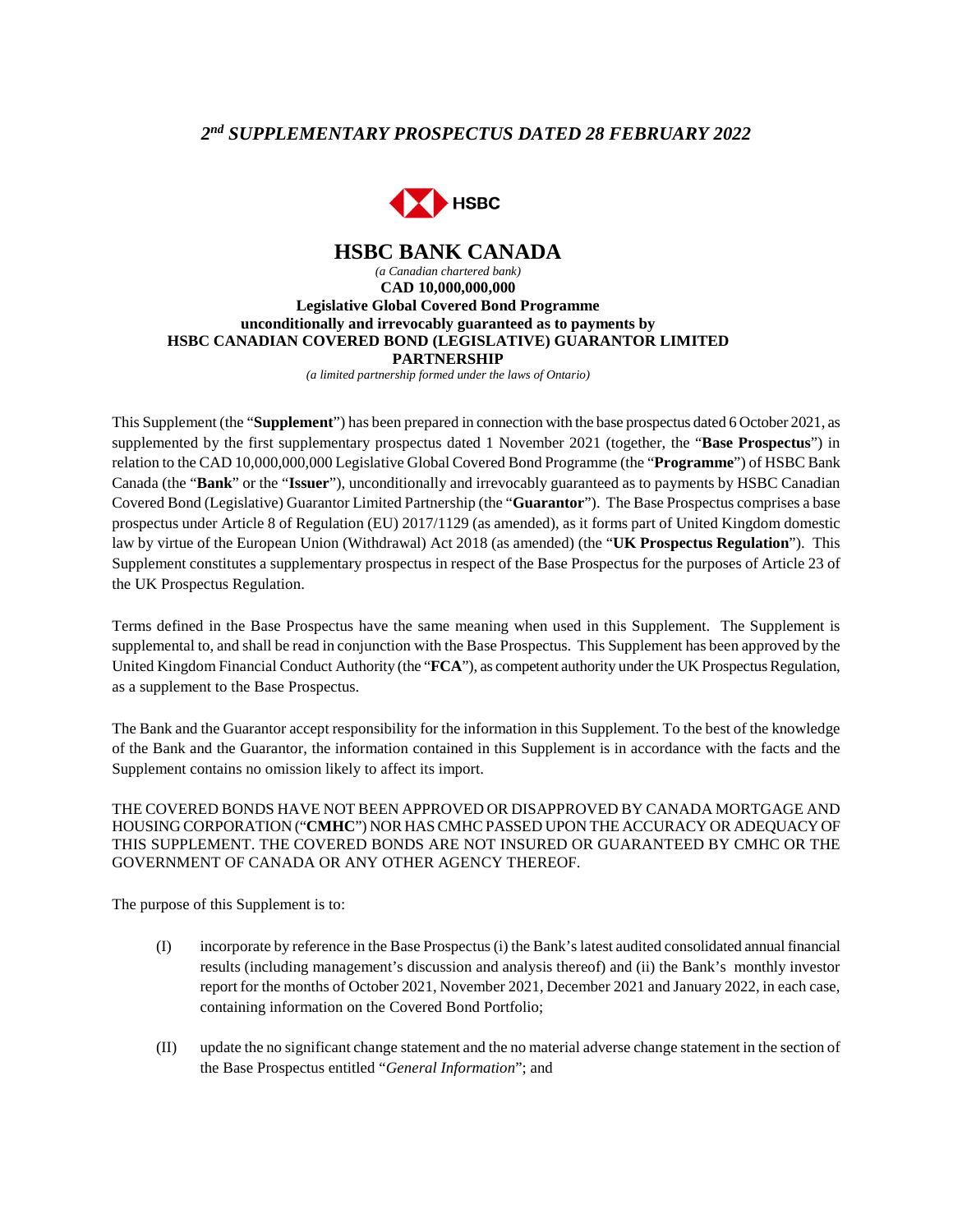(III) amend the section of the Base Prospectus entitled "*Risk Factors*".

Save as disclosed in this Supplement, no significant new factor, material mistake or material inaccuracy relating to the information included in the Base Prospectus which may affect the assessment of Covered Bonds issued under the Programme has arisen or been noted, as the case may be, since the publication of the first supplementary prospectus dated 1 November 2021.

To the extent that there is any inconsistency between (a) any statement in this Supplement or any statement incorporated by reference into the Base Prospectus by this Supplement and (b) any other statement in, or incorporated by reference in the Base Prospectus, the statements in (a) above will prevail.

### **By virtue of this Supplement the Base Prospectus shall be supplemented as follows:**

### **I. DOCUMENTS INCORPORATED BY REFERENCE**

- (a) the following sections of the Bank's Annual Report and Accounts for the year ended [31 December 2021](https://www.hsbc.com/-/files/hsbc/investors/hsbc-results/2021/annual/pdfs/hsbc-bank-canada/220225-hsbc-bank-canada-ara-2021-en.pdf) (the "**2021 Annual Report**"):
	- i. Management's Discussion and Analysis of the Bank for the fiscal year ended 31 December 2021 on pages 13 through 69 of the 2021 Annual Report;
	- ii. A discussion of the economic review and outlook for 2021 on pages 31 through 32 of the 2021 Annual Report;
	- iii. An overview on business segments on pages 25 through 29 of the 2021 Annual Report;
	- iv. A discussion of off-balance sheet arrangements on page 34 through 35 of the 2021 Annual Report;
	- v. A discussion of critical accounting estimates and judgments on page 33 through 34 of the 2021 Annual Report;
	- vi. Information concerning risk management on pages 36 through 68 of the 2021 Annual Report;
	- vii. A description of the Bank's capital management on pages 59 through 60 of the 2021 Annual Report;
	- viii. Information concerning principal subsidiaries on page 102 of the 2021 Annual Report;
	- ix. The Bank's audited consolidated financial statements for the years ended 31 December 2021 and 2020, together with the notes thereto and the independent auditor's report thereon dated 18 February 2022 on pages 70 through 112 of the 2021 Annual Report;

the remainder of the 2021 Annual Report is not relevant for prospective investors or is covered elsewhere in the Base Prospectus and is not incorporated by reference;

- (b) the Bank's monthly (unaudited) Investor Report containing information on the Covered Bond Portfolio as at the Calculation Date falling on 29 October 2021 (the "**October 2021 Investor Report**"), which is incorporated by reference in its entirety; and
- (c) the Bank's monthly (unaudited) Investor Report containing information on the Covered Bond Portfolio as at the Calculation Date falling on [30 November 2021](https://www.about.hsbc.ca/-/media/canada/en/hsbc-in-canada/legislative-covered-bond-programme/monthly-investor-reports/211218-monthly-investor-report-legislative-nov-pdf.pdf) (the "**November 2021 Investor Report**"), which is incorporated by reference in its entirety; and
- (d) the Bank's monthly (unaudited) Investor Report containing information on the Covered Bond Portfolio as at the Calculation Date falling on 31 December 2021 (the "**December 2021 Investor Report**"), which is incorporated by reference in its entirety; and
- (e) the Bank's monthly (unaudited) Investor Report containing information on the Covered Bond Portfolio as at the Calculation Date falling 31 January 2022 (the "**January 2022 Investor Report**" and together with the October 2021 Investor Report, November 2021 Investor Report and December 2021 Investor Report, the "**Investor Reports**"), which is incorporated by reference in its entirety.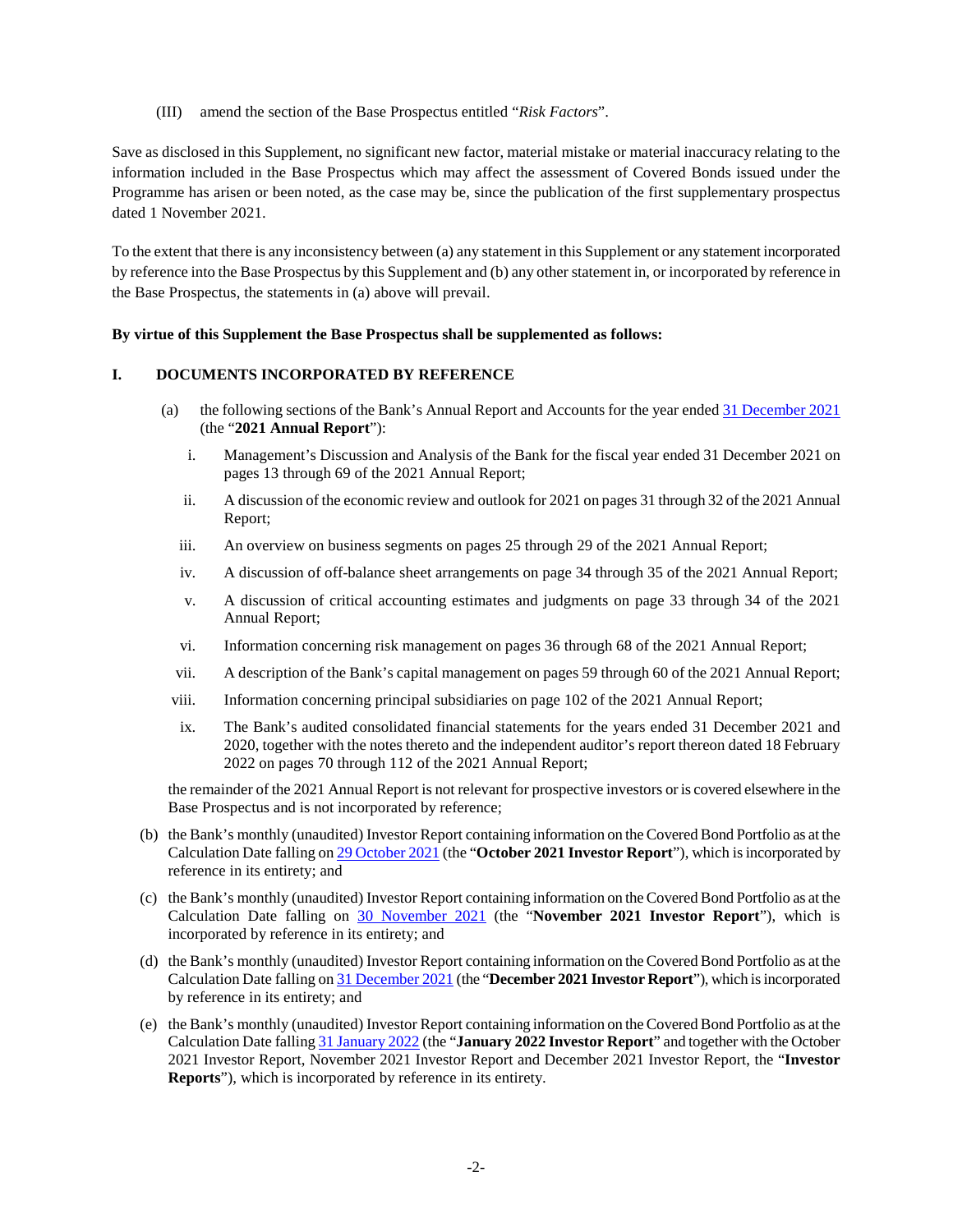### **II. GENERAL INFORMATION**

(a) Paragraph 4 of the section entitled "*General Information*" of the Base Prospectus is deleted and replaced with the following:

"There has been no significant change in the financial performance or financial position of the Issuer and its consolidated subsidiaries, including the Guarantor, taken as a whole since 31 December 2021, the last day of the financial period in respect of which the most recent annual audited consolidated financial statements of the Issuer have been prepared."

(b) Paragraph 5 of the section entitled "*General Information*" of the Base Prospectus is deleted and replaced with the following:

"There has been no material adverse change in the prospects of the Issuer and its consolidated subsidiaries, including the Guarantor, taken as a whole since 31 December 2021, the last day of the financial period in respect of which the most recent annual audited consolidated financial statements of the Issuer have been prepared."

### **III. RISK FACTORS**

The risk factor entitled "*COVID-19 may impact the Issuer's results and earnings and could result in losses on the Covered Bonds*" on pages 29 to 32 of the Base Prospectus is deleted in its entirety and replaced with the following:

### "*COVID-19 may impact the Issuer's results and earnings and could result in losses on the Covered Bonds*

In Canada, there have been varying levels of government imposed restrictions on mobility, business activities and social interactions since the onset of the pandemic in March 2020. At times these have had a significant impact on economic activity. In December 2021, with the emergence of the highly contagious variant, Omicron, restrictions were re-introduced as cases began to increase significantly in Canada. The situation remains fluid.

Should the COVID-19 outbreak continue to cause disruption to economic activities globally through 2022, there could be adverse impacts on the Issuer's assets in Canada. There could be further impacts on the Issuer's income due to lower lending and transaction volumes. The COVID-19 pandemic may result in higher than expected credit losses driven by a change in the economic scenarios used to calculate such expected losses, realisation periods and other estimates such as the value of collateral. Both expected and actual realised credit losses may be impacted by a number of factors such as changes in rate of unemployment, the value of collateral, and the liquidity of markets. The outbreak has led to a weakening in gross domestic product, and, as the economy continues to recover, the uncertainty brought on by the pandemic continues to disrupt global economic activities.

Moreover, the Issuer has financial instruments which are carried at fair value, and such fair values may be impacted by the market volatility resulting from the COVID-19 outbreak. This could result in greater volatility in the fair values of such instruments, including higher potential for negative changes in fair value. Financial instrument assets recorded at fair value may also be directly or indirectly impacted by changes in credit worthiness of the counterparties.

Other potential risks include credit rating migration which could negatively impact the Issuer's risk-weighted assets and capital position, and potential liquidity stress due, among other factors, to increased customer drawdowns, notwithstanding the significant initiatives that governments and central banks have put in place to support funding and liquidity. Implementation of additional measures taken in response to the COVID-19 outbreak may create restrictions in relation to capital. These may limit the Issuer's flexibility in managing the business and taking action in relation to capital distribution and capital allocation. Further, a substantial amount of the Issuer's business involves making loans to borrowers and the COVID-19 pandemic's impact on such borrowers has had and could continue to have a material adverse effect on the Issuer's financial results, businesses, financial condition or liquidity and the ability of borrowers of underlying mortgage loans in the Portfolio Assets to pay their loans. Moreover, stress levels ultimately experienced by the Issuer's borrowers